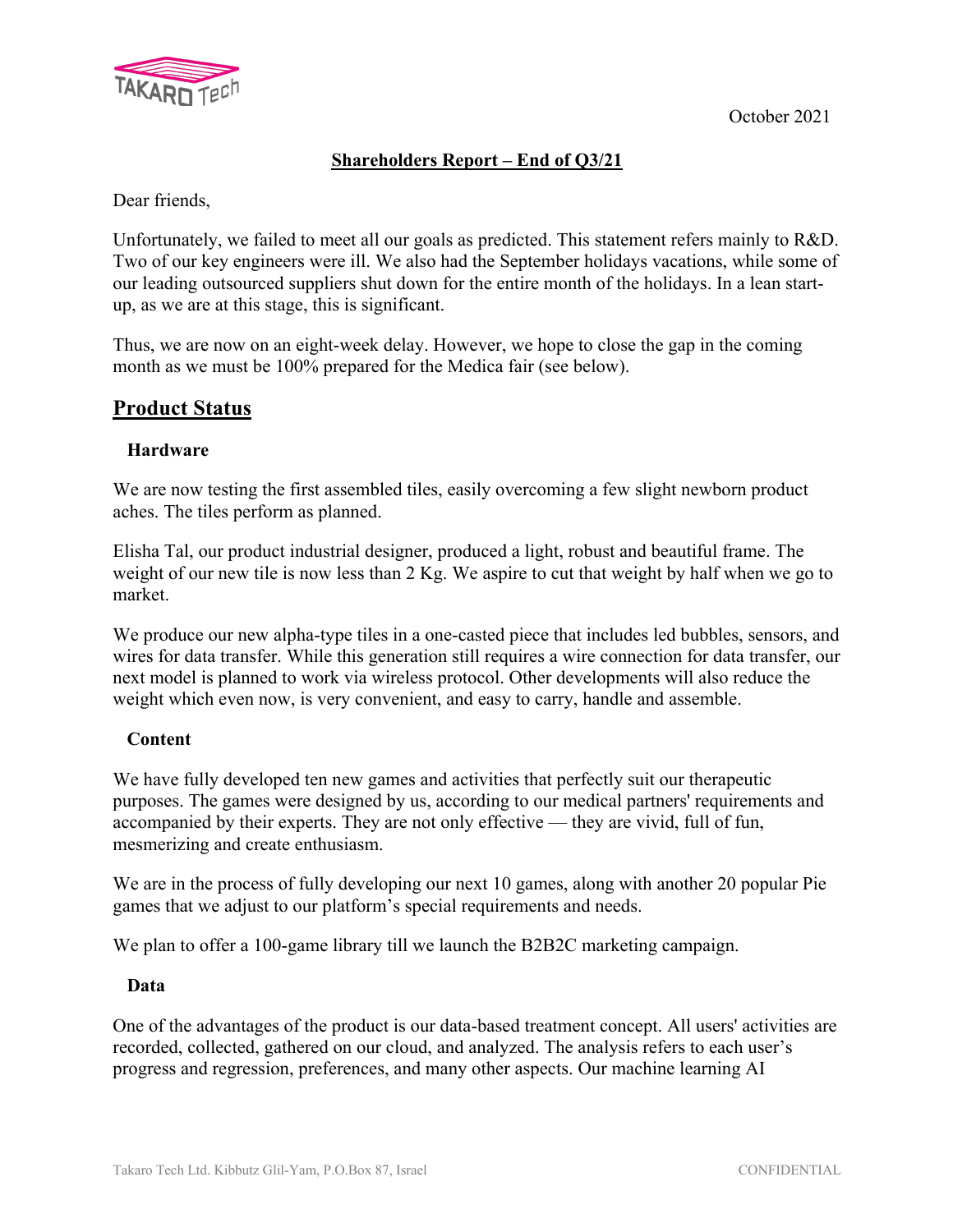

mechanism collects all, including other similar users' results, and personalized preferred next step for each user at any given time.

For creating this huge active database, we are building a dashboard, an elastic operating app, cloud infrastructure, and a virtual research center.

## **Hardware Patent Approval**

Finally, we officially received our sensors and connector-based patent approval from the USPTO (US Patent No.11,137,835).

Our patent enables to transform a regular LED screen to a multi touch sensitive screen, inherently as part of the LED integrated circuit itself through two unique technologies.

These claims, by themselves are a major achievement sustaining our competitive advantage and setting a higher market entry barrier for competitors. It's also supports our ability to substantially reduce our tiles' BoM cost down the road.

The patent also includes our smart radial connector, that allows to connect Takaro's tiles in various shapes and sizes together with providing the tiles configuration information back to our systems.

## **Israel-Italy Bilateral project**

I'm happy to announce that we've been officially approved by the Israel Innovation Authority (IIA) for the Israel-Italy bilateral project.

The project goal is to develop an Authoring tool component for our platform, together with NemoLab Neuromuscular rehabilitation centers and ALYN hospital and includes clinical trials.

The project scope is 800,000 Euro. Each side is entitled to 50% budget. The IIA grant is 40% out of 400,000 Euro.

## **Fundraising Status**

We have concluded the current seed round by fully reaching our targets. From the crowdfunding Together platform, and in grants from the Israeli Innovation Authority (IIA), we are closing this round.

Now, the preparations for round A are full steam ahead. We have created a new presentation, built a comprehensive business plan, marked and mapped relevant contacts, and set up meetings.

The A round starts on October 15 and is planned to reach closure by the end of February 2022.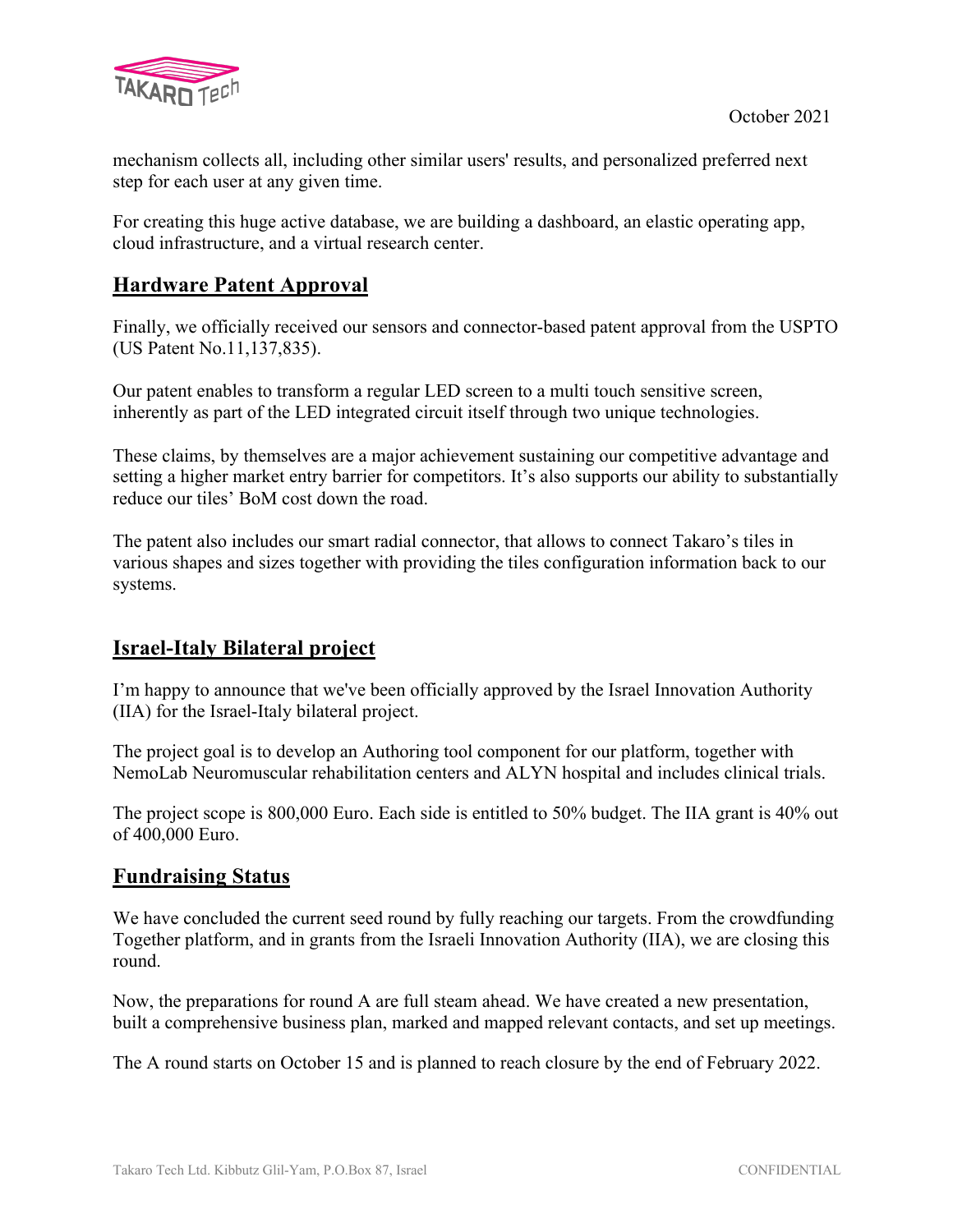

# **Medica**

We will participate in one of the most important global annual arenas for medical and physical innovations.

The Medica 2021 trade fair takes place this year between Nov. 15-18 in Düsseldorf, Germany. Our company, among other selected Israeli companies, will exhibit within The Israel Export  $\&$ International Cooperation Institute pavilion.

If you happen to be there – please visit us in Hall 4. We'll be happy to host you there.

World Forum for Medicine - International Trade Fair with conferences and forums for Medical Technology, Electromedicine, Health-IT, Laboratory Equipment, Diagnostics, and Drugs. Düsseldorf. -- MEDICA Trade Fair -- MEDICA - World Forum for Medicine (medicatradefair.com)

## **Company's name**

The company name has bothered us for a long time: many people get confused with our two names identity, Takaro (the company) and QNI (the product).

Before our upcoming worldwide exposure, we decided to give up one of the two names. From now on, both product and company will carry the same name - QNI. This name change makes everything brighter and understandable.

Name changing was approved by the board and in a shareholders meeting.

We are taking the legal steps to carry out the board's decision, and we hope that the authorities will approve it in a few weeks.

I hope we all enjoy a beautiful cool, covid-free and successful autumn.

Yours,

Ofer Atir 2190 PCP

and the QNI (Takaro Tech) team

Forward-Looking Statements